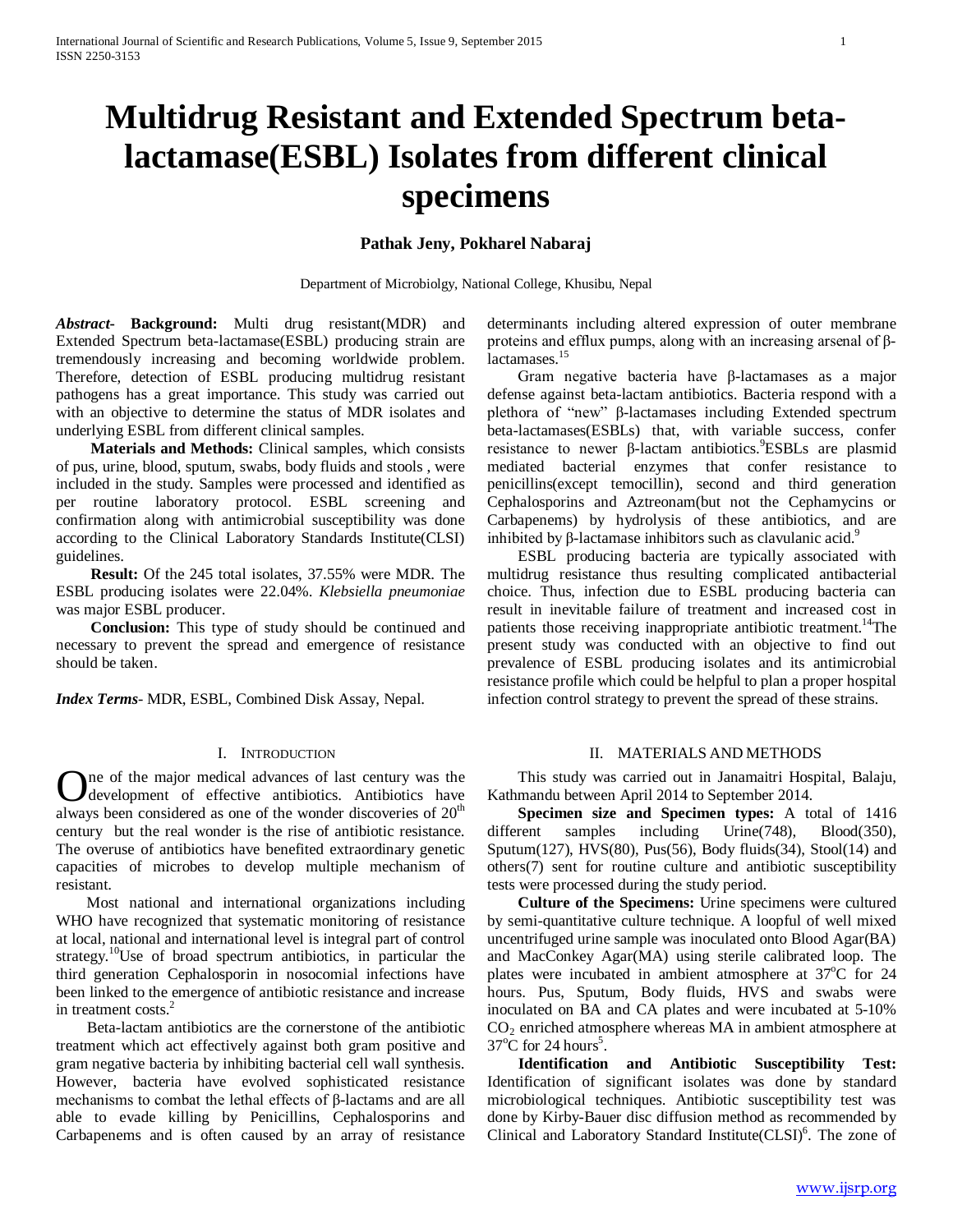inhibition was measured and interpreted using the standard chart and organisms reported as sensitive, intermediate and resistant accordingly.

 **Criterion for Multidrug Resistance:** In the present study, the defining criterion for an isolate to be Multidrug Resistant(MDR) was set as resistance to three or more drugs of different structural classes.<sup>8</sup>

 **Screening and Confirmatory test for ESBL production:** The test inoculum matching Mc Farland tube No. 0.5 turbidity was prepared and carpet cultured on Mueller Hinton Agar. The screening agents viz. Aztreonam(30mcg), Ceftriaxone(30mcg), Ceftazidime(30mcg) and Cefotaxime (30mcg) (Hi-media, India ) were placed onto the inoculated media and incubated at 37°C for 18-24 hours. Isolates showing Ceftazidime ≤22mm, Aztreonam  $\leq$ 27mm, Cefotaxime  $\leq$  27mm and Ceftriaxone  $\leq$  25mm were suspected as possible ESBL producers<sup>6</sup>.

 For the suspected isolates, Cefotaxime(30mcg) or Ceftazidime(30mcg) with or without clavulanate(10mcg) was used for phenotypic confirmation of the presence of ESBL as recommended by CLSI 2014 guidelines. A lawn culture of organism was made on MHA plate and discs were placed at an appropriate distance from each other and incubated aerobically overnight at 37°C. A difference in zone of inhibition of  $\geq$ 5mm of either of Cephalosporin disks and their clavulanate containing disks indicate production of ESBL.

 **Data Analysis:** All the information were entered in the worksheet of Statistical Package for Social Science(SPSS) Software (16.0) and analyzed accordingly.

## III. RESULTS

 Of the total 1416 specimens, the highest growth was contributed by Pus(58.93%), followed by Sputum(22.83%), Body fluids(20.59%) and Urine(19.12%). Among the total isolates,  $59(24.08\%)$  were resistant to  $>3$  drugs.

**Table 1: Distribution of Samples along with Bacterial Growth**

| <b>Specimen</b>                       | <b>Total</b> | Growth   | N <sub>0</sub> | Positivity |
|---------------------------------------|--------------|----------|----------------|------------|
| <b>Urine</b>                          | 748          | 143      | growth<br>605  | 19.12%     |
| <b>Blood</b>                          | 350          | 25       | 325            | 7.14%      |
| Sputum                                | 127          | 29       | 98             | 22.83%     |
| <b>High</b><br><b>Vaginal</b><br>Swab | 80           | 7        | 73             | 8.75%      |
| <b>Body</b><br><b>Fluids</b>          | 34           | 7        | 27             | 20.59%     |
| Pus                                   | 56           | 33       | 23             | 58.93%     |
| <b>Stool</b>                          | 14           | $\theta$ | 14             | 0%         |
| <b>Others</b>                         | 7            | 1        | 6              | 14.29%     |
| Total                                 | 1416         | 245      | 1171           | 17.30%     |

 The highest degree of MDR pattern was observed in isolates from Urine(46.2%), HVS(42.9%) and Pus(33.3%) ( $p=$ 0.03).(Table 2)

 Altogether, 16 different bacterial species were isolates from different specimens processed with *E.coli*, 99(40.41%), *S.aureus* 31(12.65%), *K.pneumoniae*(10.20%) and *S.enterica*(9.80%) being the most frequently isolated species. Forty eight *E.coli*,11 *K.pneumoniae* and 10 *S.aureus* were the major contributor of MDR bacterial strains

**Table 2: Status of Anibiotic resistance among MDR isolates**

|                        |                 | <b>Resistant to</b> |                |                |                     |              |                |               |
|------------------------|-----------------|---------------------|----------------|----------------|---------------------|--------------|----------------|---------------|
| Organism               | <b>Total</b>    |                     |                |                | <b>MDR</b> Isolates |              |                |               |
|                        | <b>Isolates</b> | 0 Drug              | $\mathbf{1}$   | $\overline{2}$ | 3                   | >3           | Tota           | $\frac{0}{0}$ |
|                        |                 |                     | Dru            | <b>Drug</b>    | <b>Drugs</b>        | <b>Drugs</b> | 1              |               |
|                        |                 |                     | g              | S              |                     |              |                |               |
| E.coli                 | 99              | 13                  | 22             | 16             | 19                  | 29           | 48             | 48.48         |
| K.pneumoniae           | 25              | 2                   | 9              | 3              | 6                   | 5            | 11             | 44.00         |
| Proteus spp.           | 11              | 3                   | 1              | 3              | $\Omega$            | 4            | 4              | 36.36         |
| M.morganii             | 6               | $\theta$            | $\overline{0}$ | $\overline{2}$ | $\overline{2}$      | 2            | $\overline{4}$ | 66.67         |
| P.aeruginosa           | 11              | 1                   | 3              | $\theta$       | 2                   | 5            | 7              | 63.64         |
| <i>S.aureus</i>        | 31              | 9                   | 7              | 4              | $\overline{4}$      | 6            | 10             | 32.26         |
| <i>S.enterica</i>      | 24              | 6                   | 2              | 12             | $\Omega$            | 4            | 4              | 16.67         |
| Alcaligens spp         | 4               | $\theta$            | 2              |                | $\Omega$            |              | 1              | 25.00         |
| Enterobacter           | 3               |                     | $\theta$       |                | $\Omega$            |              | 1              | 33.33         |
| spp.                   | 10              | 3                   | $\overline{4}$ |                |                     |              | $\overline{c}$ | 20.00         |
| C.freundii             | 4               | $\theta$            | $\overline{0}$ | 2              | 0                   |              | $\overline{2}$ | 50.00         |
| Providencia            | 3               |                     | 1              | $\theta$       |                     | $\Omega$     | 1              | 33.33         |
| spp.                   |                 | 0                   | 1              | $\overline{0}$ | $\Omega$            | $\Omega$     | $\overline{0}$ | 00.00         |
| CoNS                   |                 |                     | $\theta$       | $\theta$       | $\Omega$            | $\Omega$     | $\theta$       | 00.00         |
| <i>S.saprophyticus</i> | 10              | 10                  | $\theta$       | $\overline{0}$ | $\Omega$            | $\theta$     | $\theta$       | 00.00         |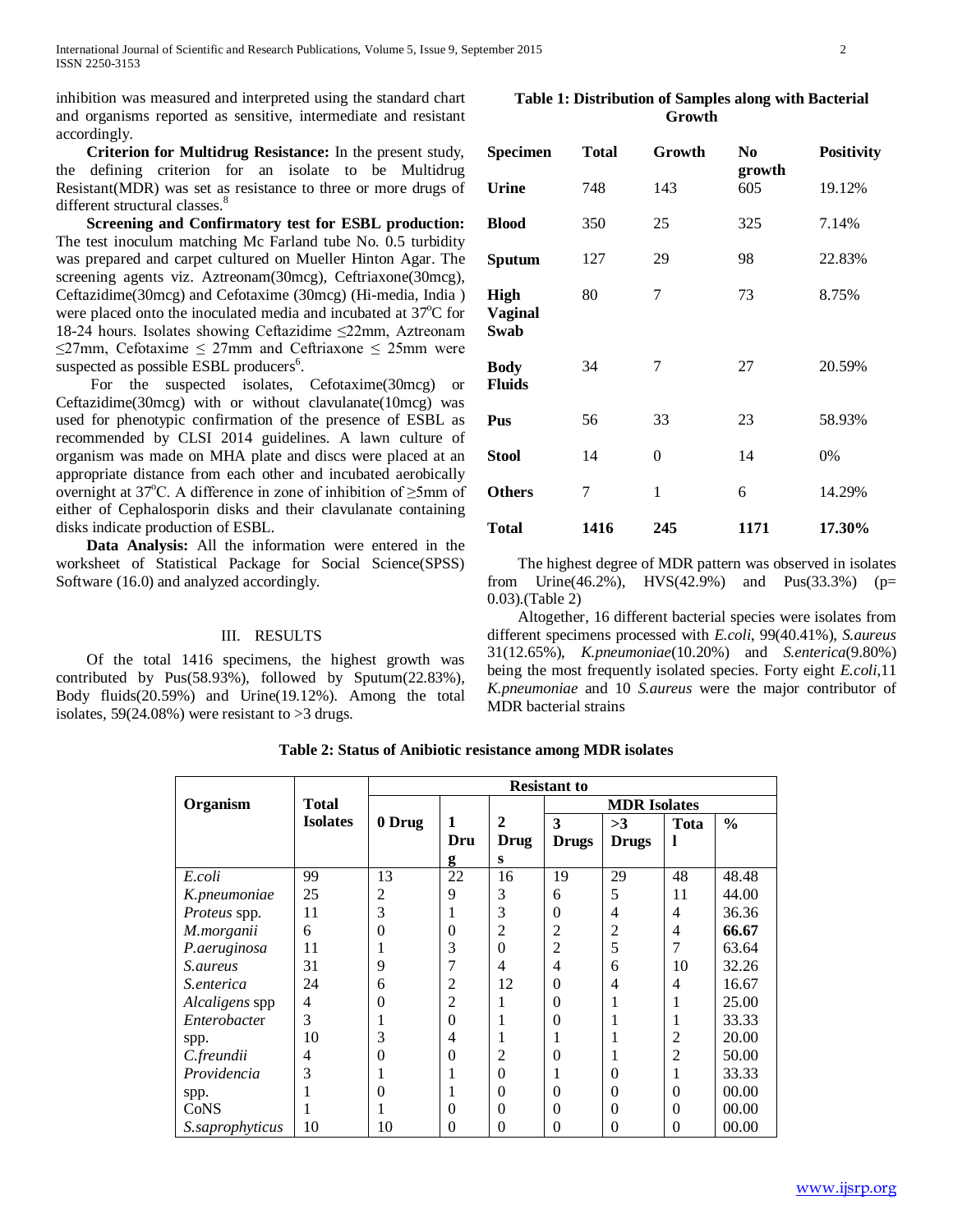International Journal of Scientific and Research Publications, Volume 5, Issue 9, September 2015 3 ISSN 2250-3153

| S.pneumoniae |     |     |                                |    |    |    |           | 00.00 |
|--------------|-----|-----|--------------------------------|----|----|----|-----------|-------|
| S.pyogenes   |     |     |                                |    |    |    |           |       |
| K.oxytoca    |     |     |                                |    |    |    |           |       |
| Total        | 245 | ر ر | $\overline{\phantom{a}}$<br>IJ | 45 | 35 | 59 | Q٤<br>7.J | 40.2  |

 A hundred and eleven isolates were subjected to ESBL screening using Ceftriaxone(30mcg), Aztreonam(30mcg), Ceftazidime(30mcg) and Cefotaxime(30mcg). Out of these isolates, 54(22.04%) bacterial isolates were ESBL positive. Among the 54 ESBL positive isolates, *K.pneumoniae* i.e. 10/11(90.91%),*M.morganii* i.e. 4/6(66.67%) and *E.coli* i.e. 27 /53 (50.94%) were predominant.(Table 4)

Antimicrobial Susceptibility pattern of ESBL producing isolates showed 94.74% susceptibility to Imipenem but they were highly resistant towards third generation Cephalosporins.

# **Table 3: Distribution of MDR in different Clinical Specimens**

| <b>Specimens</b> | Total | Mdr<br>No. | %     | p-value |
|------------------|-------|------------|-------|---------|
| Urine            | 143   | 66         | 46.2  |         |
| <b>Blood</b>     | 25    | 5          | 20    |         |
| Sputum           | 29    | 5          | 17.2  |         |
| Pus              | 33    | 11         | 33.3  | 0.029   |
| Body fluids      | 7     | 2          | 28.6  |         |
| <b>HVS</b>       |       | 3          | 42.9  |         |
| Others           |       | $\theta$   | 0.00  |         |
| Total            | 245   | 92         | 37.55 |         |

|  | Table 4: Distribution of ESBL positive isolates |  |  |  |
|--|-------------------------------------------------|--|--|--|
|--|-------------------------------------------------|--|--|--|

|                  |              |                 | <b>ESBL</b>  | <b>Confirmatory Test Positive</b> |                 | <b>Negative</b> |
|------------------|--------------|-----------------|--------------|-----------------------------------|-----------------|-----------------|
| <b>Organisms</b> | <b>Total</b> | <b>ESBL</b>     | result       |                                   |                 | case            |
|                  |              | Susceptible     | <b>Total</b> | Among                             | Among           | among           |
|                  |              | <b>Isolates</b> |              | <b>Suspected</b>                  | <b>Total</b>    | suspected       |
|                  |              |                 |              | $Isolates(\% )$                   | $Isolates(\% )$ | isolates        |
| E.coli           | 99           | 53              | 27           | 50.94                             | 27.27           | 26              |
| K.pneumoniae     | 25           | 11              | 10           | 90.91                             | 40              |                 |
| K.oxytoca        | 2            |                 |              | 100                               | 50              | 0               |
| Proteus spp.     | 11           |                 | 2            | 28.57                             | 18.18           | 2               |
| M.morganii       | 6            | 6               | 4            | 80                                | 66.67           | 3               |
| P.aeruginosa     | 11           | 5               | 2            | 40                                | 18.18           | 3               |
| S.enterica       | 24           | 6               | 3            | 50                                | 12.50           | 11              |
| C.freundii       | 10           | 4               | 3            | 75                                | 30              | $\Omega$        |
| Enterobacter     | 3            |                 |              | 100                               | 33.33           | 2               |
| spp.             | 4            | 3               |              | 33.33                             | 25              | $\theta$        |
| Providencia      |              |                 |              |                                   |                 |                 |
| spp.             |              |                 |              |                                   |                 |                 |
| <b>Total</b>     | 226          | 111             | 54           | 48.65                             | 23.29           | 57              |

### IV. DISCUSSION

 Emerging antimicrobial resistance is being major cause to failure of empirical therapy, therefore, knowledge of the local prevalence of pathogens and their antimicrobial sensitivity patterns is essential to support clinicians in their routine work. The infection due to ESBL producing bacteria can result in inevitable failure of treatment and increased cost in patients receiving inappropriate antibiotic treatment. In the present study, an attempt was made to understand the prevalence of multidrug resistant and ESBLs isolates. The study was based on laboratory findings and includes the patients attending outpatient and inpatient departments of Janamaitri Hospital during a period from April 2014 to September 2014.

 Out of total samples, only 17.50% showed growth whereas growth rate was high among females. MDR was shown by 24.08% isolates. Higher prevalence of MDR isolates was from urine and pus whereas majorly outpatients were involved. MDR might be the result of unrational use of antibiotics. Selfprescription by patients and incomplete course of treatment are probable contributing factors.

 Generally, Imipenem and Amikacin were found to be effective whereas Amoxycillin was least effective. Out of 111 suspected isolates, 54(22.04%) were ESBL producers by phenotypic confirmatory method. MDR isolates were mostly found to be ESBL producers i.e. 83.33% whereas only 16.67% of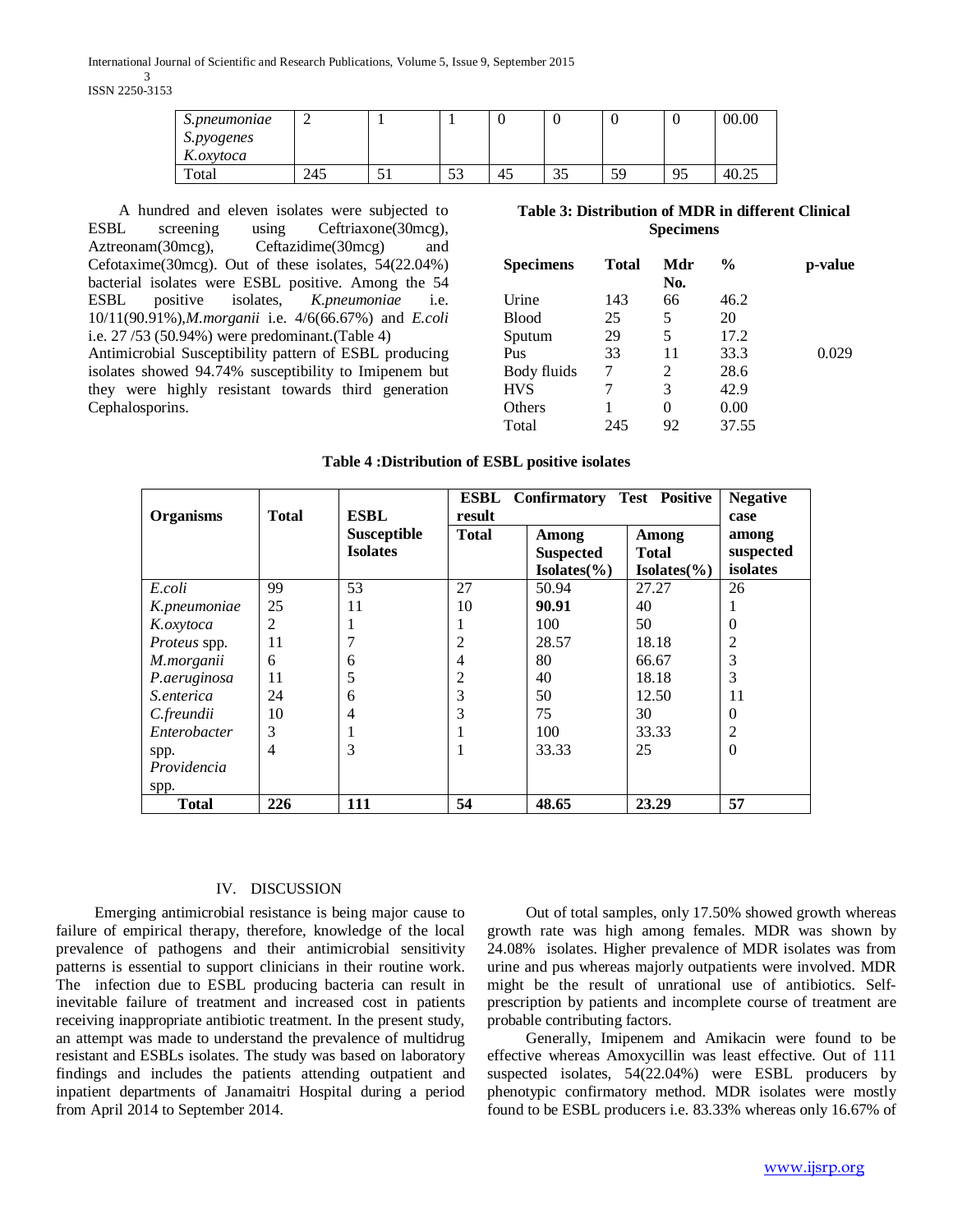non MDR isolates were positive. *K.pneumoniae* was major ESBL producer followed by *M.morganii* and *E.coli*.(Table 4).

 The prevalence of ESBL producing isolates varies geographically. Although the prevalence of ESBL is not known, it is clearly increasing. In many parts of world, 10-40% of strains of *K.pneumoniae* and *E.coli* express ESBLs<sup>7</sup>.

 Among different clinical specimens, 30.07% of ESBL isolates were from urine. Similarly, female showed more ESBL isolates. Agegroup of 0-15 and 75 above was found to be more susceptible to ESBL. This may be due to low immunity of this age group. Prevalence of ESBL among outpatients and inpatients were 75.9% and 24.1% respectively. This indicates the ESBL to be common in communities. ESBL producers may have spread through communities, especially those with poor hygienic and sanitation condition, through fecal contamination of soil and water, since most patients with ESBL producers may have had their gastrointestinal tracts colonized for a long period of time by these organisms as was reported by Paterson and Bonomo $(2005)^{12}$ .

 Antibiotic susceptibility tests of ESBL producing isolates demonstrated high drug resistance. Analysis showed leading susceptibility rates to Imipenem (94.44%), Amikacin(72.22%), Ciiprofloxacin(40.74%) and Cotrimoxazole(38.89%). High resistance rates were observed to Amoxycillin, Aztreonam, Cephalosporins and Gentamicin Table 5). Al –Zarouni et al demonstrated high resistance rates to Fluoroquinolones and Cephalosporins and higher susceptibility rates to Carbapenems and Amikacin<sup>1</sup>.

**Table 5: Distribution of Antibiotic Resistivity of ESBL positive Isolates**

| <b>Antibiotics</b> | <b>Total</b> | Sensitive   |               | <b>Resistant</b> |               |
|--------------------|--------------|-------------|---------------|------------------|---------------|
|                    |              | N           | $\frac{0}{0}$ | N                | $\frac{0}{0}$ |
| Amikacin           | 54           | 39          | 72.22         | 15               | 27.78         |
| Amoxycillin        | 54           | 4           | 7.41          | 50               | 92.59         |
| Cefixime           | 54           | 3           | 5.56          | 51               | 94.44         |
| Ceftriaxone        | 54           | 0           | 0.00          | 54               | 100           |
| Ceftazidime        | 54           | $\mathbf 1$ | 1.85          | 53               | 98.15         |
| Aztreonam          | 54           | 3           | 5.56          | 51               | 94.44         |
| Ciprofloxacin      | 54           | 22          | 40.74         | 32               | 59.26         |
| Cotrimoxazole      | 54           | 21          | 38.89         | 33               | 61.22         |
| Gentamicin         | 54           | 15          | 27.78         | 39               | 72.22         |
| Nalidixic Acid     | 54           | 18          | 33.33         | 36               | 66.67         |
| Nitrofurantoin     | 54           | 20          | 37.04         | 34               | 62.96         |
| Imipenem           | 54           | 51          | 94.44         | 3                | 5.56          |
| Cefotaxime         | 54           | 2           | 3.70          | 52               | 96.30         |
|                    |              |             |               |                  |               |
|                    |              |             |               |                  |               |
|                    |              |             |               |                  |               |
|                    |              |             |               |                  |               |
|                    |              |             |               |                  |               |
|                    |              |             |               |                  |               |

#### ACKNOWLEDGMENTS

 The author would like to acknowledge all the staffs of Janamaitri Hospital and others who directly and indirectly contributed to the completion of this work.

#### **REFERENCES**

- [1] Al-Zarouni M, Senok A, Rashid F, Al-Jesmi SM, Panigrahi D(2008). Prevalence and antimicrobial susceptibility pattern of extended spectrum beta-lactamase producing Enterobacteriaceae in the United Arab Emirates. Med Princ Pract 17: 32-36.
- [2] Bou G, Cervero G, Dominguez Ma, Querda C and Martinez-Beltran J(2000). Characterization of nosocomial outbreak caused by a multiresistant Acinetobacter baumanii strain with a carbapenem hydrolyzing enzyme, high

level carbapenem resistance in A.. baumanii is not due solely to presence of β-lactamases. J Clin Microbiol; 38: 3299-3305.

- [3] Bush K, Jacoby GA and Medeiros AA(1995). A functional classification scheme for β-lactamases and its correlation with molecular structure. Antimicrobial Agents and Chemotherapy 39: 1211-1233.
- [4] Centers for Disease Control National Nosocomial Study Site Definition Manual(1999). Center for Disease Control, Atlanta GA.
- [5] Cheesebrough M(2006). District Laboratory Practice in tropical Countries Part 2 Cambridge University Press.
- [6] Clinical and Laboratory Standard Institute(2014). Performance standards for antimicrobials Susceptibility testing :24thinformational supplement(M100-S23).CLSI, Wayne PA, USA.
- [7] Dahal RK, Koirala J, Khadka P, Pokhrel BM, Tuladhar NR(2005). The Status of Multidrug Resistant and Extended Spectrum beta-lactamase producing Salmonella isolates fron Blood Culture. J Nepal Assoc Med Lab Sci, 7: 24-9.
- [8] Fennel J, Vellinga A, Hanahoe B, Morris D, Boyle F, Higgins F, Lyins M, Connell K, Keudy D, Cormican M(2012). Increasing prevalence of ESBL